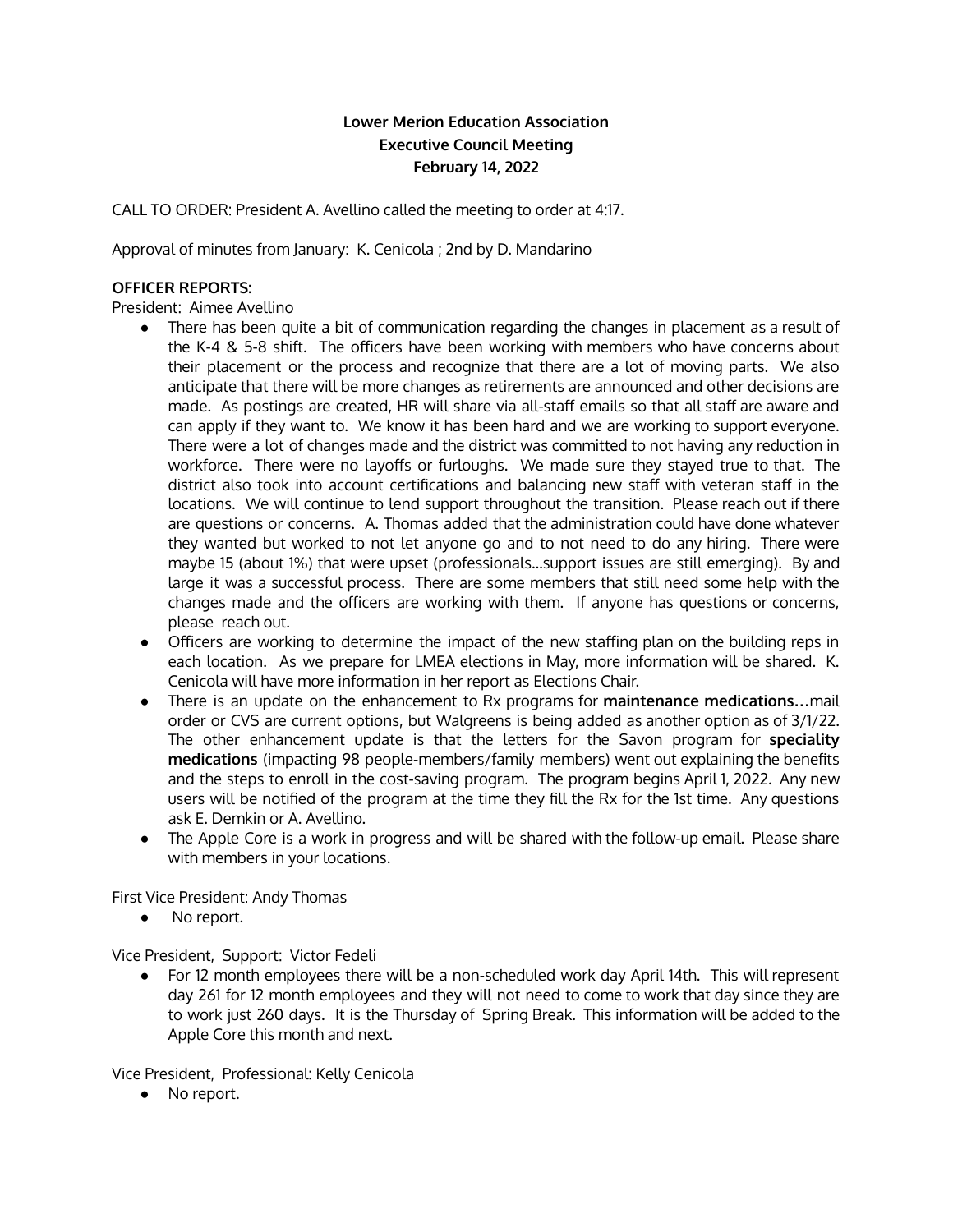Secretary, Support: Lisa McDevitt

● No report.

Secretary, Professional: Karen Salladino

● No report.

Treasurer: Darlene Mandarino

● Approval of Treasurer's report requested by D. Mandarino; K. Cenicola; 2nd L. Gianquinto.

### **COMMITTEE REPORTS:**

Outreach: K. Salladino shared information on behalf of Andria Johnson

● Members are reminded to share info with A. Johnson to promote events. A. Johnson will be working with Alex's Lemonade Stand to see if they are returning to a pre-covid type of event where she can set up a table with sponsorship.

Constitution:

• No report.

Elections: Kelly Cenicola

- K. C welcomed Jennifer Hanning who is joining our meeting today and is looking to get involved in LMEA and the election process.
- Anyone interested in attending the NEA Representative Assembly should email K. Cenicola to be added to the ballot. This year the NEA RA will be held in person in Chicago from July 2nd to the 6th.
- LMEA currently has many vacancies for building reps. There are also many other opportunities for members to be involved as part of PR & R and CNC committees. Elections will be held in May and there will be more information shared regarding the process for members to become involved. Since moving meetings to Zoom, it has become easier for members to participate, so that may be a good selling point if there is anyone in your location interested in taking a more active role. Please let them know there are ways to get involved.

CNC: Larry Giaquinto & Tom Ricker

• No report.

Financial Advisory Committee: Aimee Avellino

● No report.

Health and Safety: Aimee Avellino, Larry Giaquinto

● No report. Just a reminder to go through the proper channels if there are concerns in your location. Contact the Head Custodian first. If concerns remain, then contact A. Avellino or L. Gianquinto.

Legislation:

No report.

Minority Affairs Committee:

● A. Avellino shared that A. Troop will be taking over this committee.

PACE: Andy Thomas

● No report.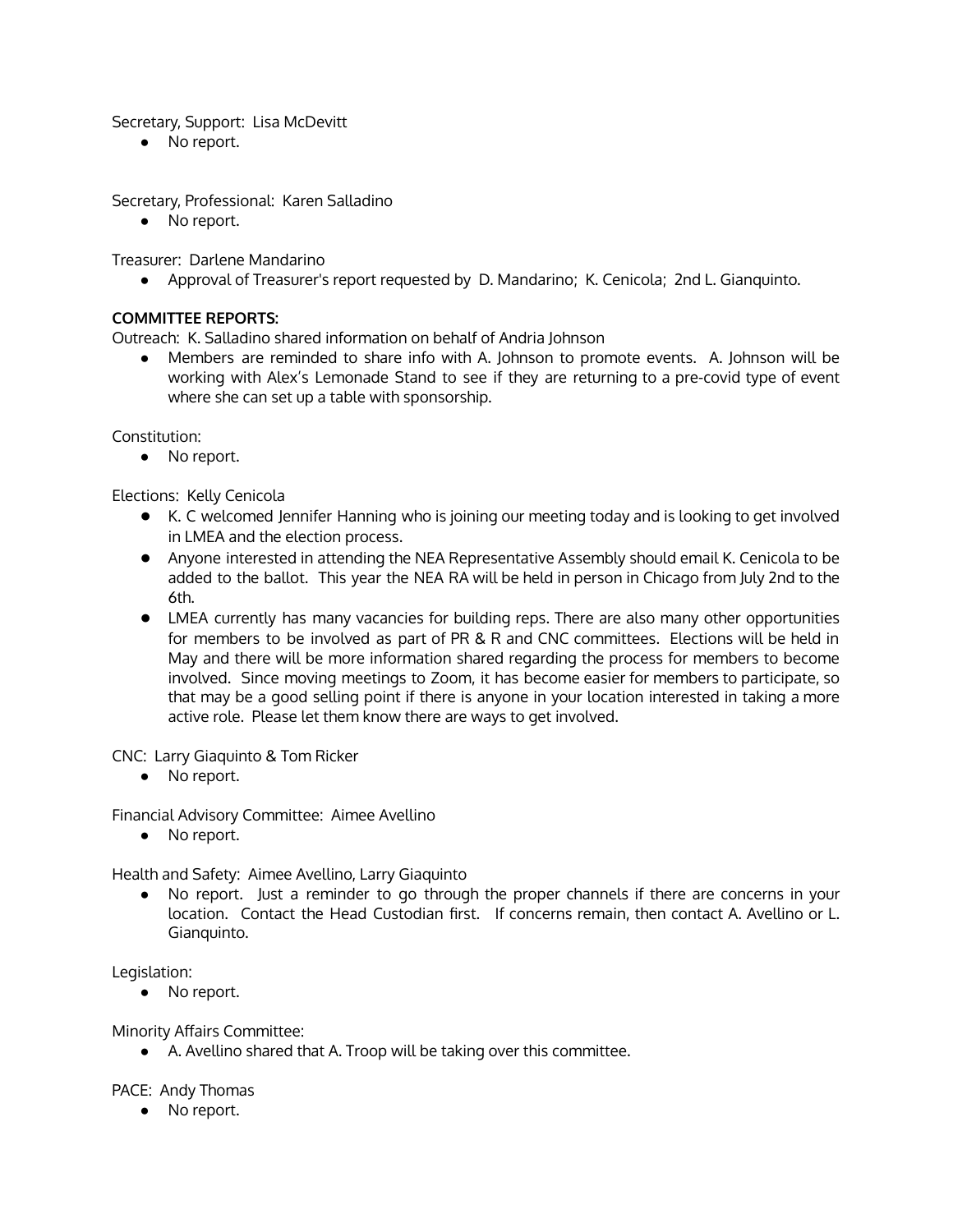PR&R: Victor Fedeli, Andy Thomas

● Thankfully, nothing to report. No new additions. There is an arbitration scheduled for 3/10/22.

Social: Lisa McDevitt, Aimee Avellino

● L. McDevitt shared a friendly reminder to have members reach out if they are planning to retire this year as the Social Committee is beginning to plan a celebration.

Special Services: Aimee Avellino

• No report.

Sunshine: Debbie Williams

● A. Avellino asked to keep D. Williams informed whether good or bad situations arise for our members (deaths, births, etc.).

Membership: David Grumbine

● K. Salladino will share Membership reports in the Executive Council follow-up email. Reach out to D. Grumbine with questions. K. Cenicola shared that if reps notice that someone is not a member, maybe they could reach out and ask how to help them to become members.

#### **REPORTS OF THE AD HOC COMMITTEES:**

CARE: Jackie Gaines

● No report.

Education Foundation: Karen Salladino shared information on behalf of Andria Johnson

• At the January meeting with the superintendent, Dr. Mumin seemed supportive of the foundation and is communicating with principals to establish specific needs across the district so that the foundation can choose an effective path for financial support. The next meeting will be on March 17th.

#### **BUILDING AND DEPARTMENT REPORTS:**

Administration: No report.

Belmont Hills ES: A concern was raised after it was learned that several people's start dates are incorrect in the district records. HR was contacted, but a response is pending. A. Avellino asked to have members reach out to E. Demkin at HR. Another question was raised in regards to a long-term substitute IA and their work beyond 90 days but not being changed to a contracted position. V. Fedeli shared that there is a "40 day rule" (not 90) for an employee to be added to step 1 on the salary schedule. (This exists for both professional and support). If it is a multi-year LTS in the same exact role, there needs to be step movement. However, sometimes there is a change that precludes it from being considered the exact same role. If there are questions, reach out to V. Fedeli.

Cynwyd ES: K. Salladino shared on behalf of CY building reps that there was displeasure with the process for placing people in new roles as a result of the K-4 and 5-8 shifts.

Gladwyne ES: A. Malkin shared that there are questions from support staff about how placements were made. A. Avellino shared that some decisions were made based on student need for support members and that moves like that can happen in any given year, not just this year with the shift. V. Fedeli shared that he worked with one member at GL today. He also mentioned that when putting it out there that there is any interest in moving that it may give admin the idea to move you anywhere. A. Malkin also shared another concern over a perceived loss of prep time, even though prep time isn't in the contract.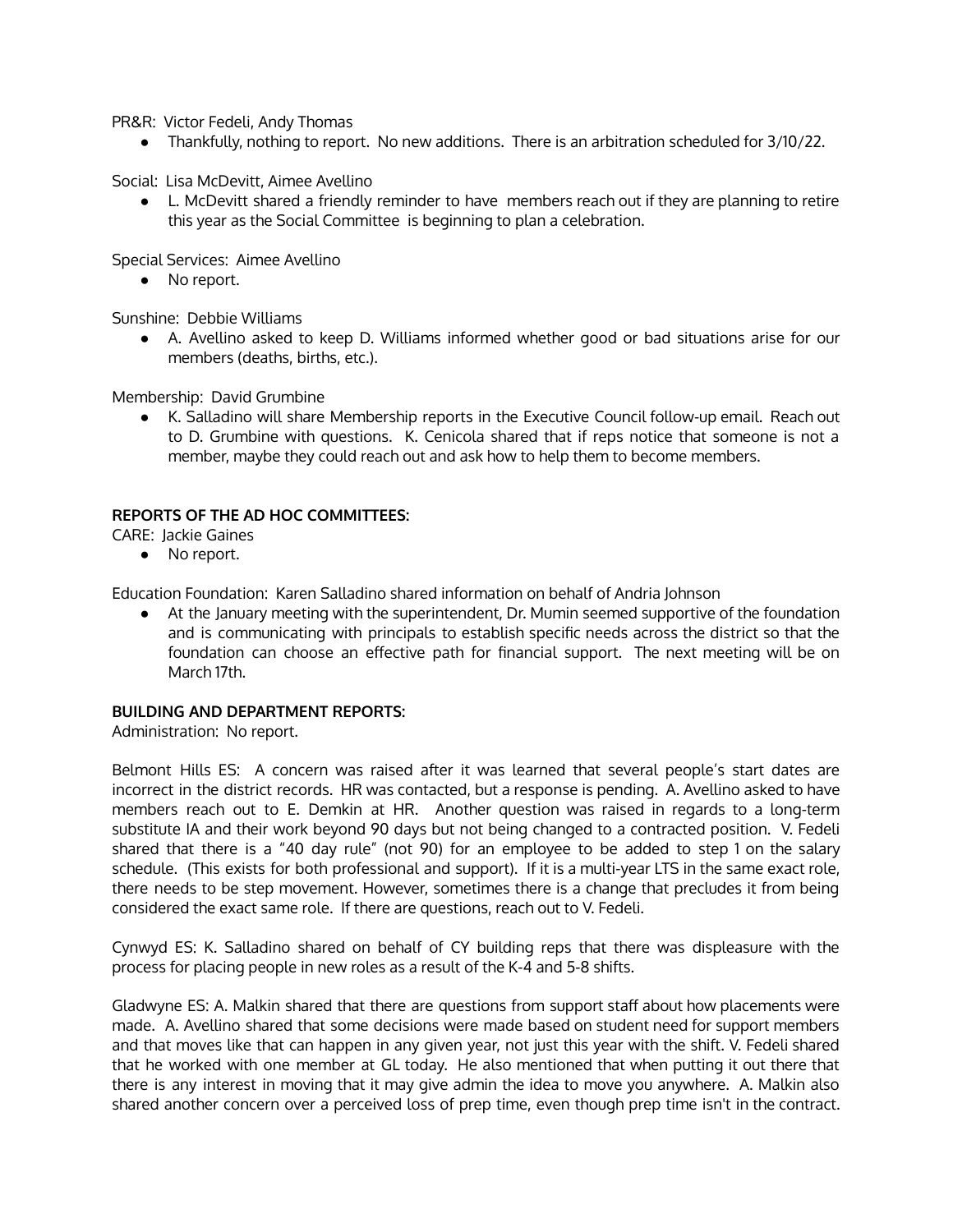Elementary staff feel as though the changes of some specials from 60 minutes to 45 minutes will result in more time with the students and less time to prepare lessons.

Merion ES: Merion staff also share the concern about specials and prep time changes in the elementary schools.

Penn Valley ES: There have been some concerns raised and displeasure expressed with transitions for next year. A. Avellino has spoken with some members at PV and will continue to offer support.

Penn Wynne ES: No report.

Bala Cynwyd MS: K. Hughes shared one concern raised by World Language teachers regarding increased numbers and an increase in the number of sections to prepare for with the changes to language classes offered at the middle school after the 5-8 shift. Also wondering if there will be more opportunities for Buddies next year with so many new teachers in buildings. M. Wilson shared that there were some office staff that were unnerved with the email received and the ambiguous nature of the information shared about their assignments next year. A. Aveelino shared that administrators are still working on the placements for some support staff, so as those decisions are made, they will reach out to those impacted. A. Avellino noted that there will be very few impacted by these additional changes. As V. Fedeli understands it, the plan may lead to more movement in the elementary schools than at the middle schools.

Welsh Valley MS: N. O'Neill shared that there were some members who received their assignments mid-day and were upset and had to continue the work day. A. Avellino shared that WV admin gave members time if they needed it. There was a question as to what factor seniority played in the decisions. There are also concerns about the creation of new positions as a result of the shift. A. Avellino agreed that there is some confusion with that situation and that the positions in question aren't actually new positions. Administration needed to make program changes based on certifications to insure that everyone had a place once the shift occurs in the fall. V. Fedeli shared that there is language in the contract for voluntary and involuntary transfers and admin is adhering to that language. A. Avellino shared that there are ongoing conversations about the shift.

Harriton HS: P. Horodowich shared an article with A. Avellino about Critical Race Theory (CRT) and offered up that there may be concerns in the building about CRT and some members may be wondering what would happen if someone brought a concern about CRT being taught in LMSD. A. Avellino shared that K. Cenicola already addressed the issue and spoke with P. Horodowich prior to today's meeting. A. Avellino stated that LMSD staff teach the board approved curriculum and follow the state guidelines, neither of which are CRT. A. Avellino asked V. Millard (PSEA Rep) for comment. V. Millard said that if such a concern were raised the first step would be to ask what the questioner's definition of CRT was. Then to follow up with the statement that LMSD staff are professionals and teach to the best of our ability the state and board approved curriculums. Nowhere in our curriculum is there an explicit directive to teach CRT. T. Ricker added that there is a LMSD board approved policy and admin regulations regarding "uncomfortable" conversations. The district's stand on "Controversial and Value Issues/Objections to Instructional Materials can be found on the district's website and is also linked here: [Policy](https://resources.finalsite.net/images/v1529686327/lmsdorg/lapu85askygktldhxl2c/Policy_P119.pdf) 119 and [Admin](https://resources.finalsite.net/images/v1529686337/lmsdorg/fnemczpvdigvn1s4l38i/Policy_AR119.pdf) Regs 119.

Lower Merion HS: S. Mirzanschall shared concerns with EPER positions and the lack of a clear process for people to be considered for substitute opportunities with the EPER roles like security, ticketing or clock management at an event. K. Cenicola suggested speaking with the AD for those types of events to determine his process for subbing. S. Mirzanschall said that AD has a list of people he asks, but was concerned that there isn't a fair rotation for the list or clear process to get on the list. A. Avellino also